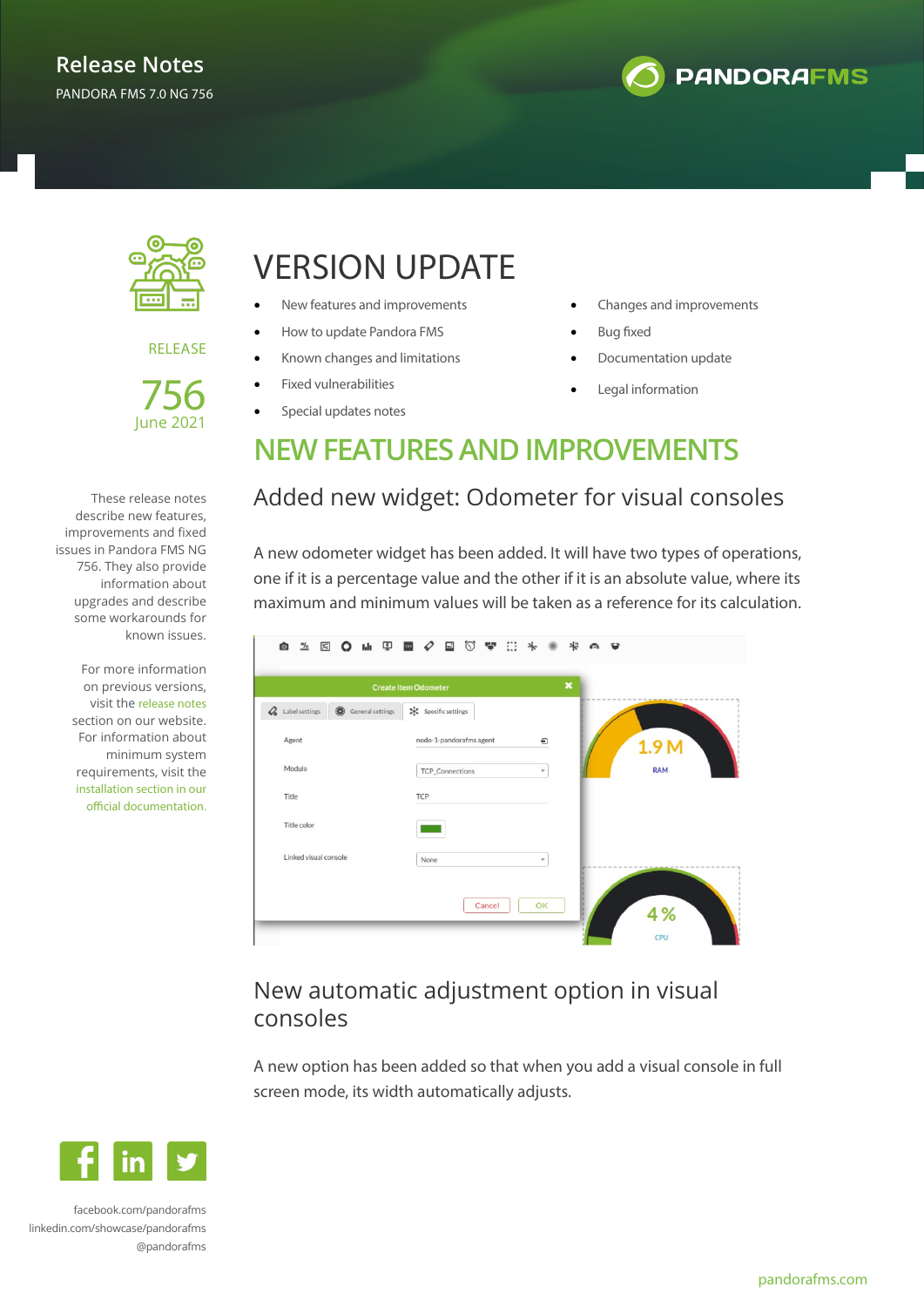



#### How to update Pandora FMS

There are several ways to update Pandora FMS console:

**XX** Through Update Manager, in Pandora FMS console itself, automatically (it requires console internet connection).

Through Update Manager, in Pandora FMS console itself, manually, through OUM update files.

By manually installing packages (rpm, deb...) and  $\mathbf{v}$ later updating the console through the web interface.

> The server will have to be manually updated through RPM or tarball packages.

You can find more information about Pandora FMS downloads on our website:

OpenSource version packages.

Enterprise version packages.

For detailed information and the steps to follow to update each item, classified by operating systems, go to our Wiki

### Massive operations on Service elements

The ability to mass create/edit/delete items has been added in Services in both Nodes and Metaconsole.

Inside the Metaconsole, the following have been added:

- Wizard within services to be able to add/edit/delete several service elements at once on service elements.
- Service list option for mass creating and deleting services.

Within Nodes, service mass creation and deletion has been implemented from mass operations, as well as the ability to add/edit/delete several service elements at once.

|    | <b>PANDORAFMS</b>      | PandoraFMS Metaconsole<br>Centralized operation console                                                                                                                          | Search                                                                                                                    | Q                                                                                                                                                                 | $G \nightharpoonup$ $\bigcirc$ $\Box$ (admin) $\bigcirc$ |
|----|------------------------|----------------------------------------------------------------------------------------------------------------------------------------------------------------------------------|---------------------------------------------------------------------------------------------------------------------------|-------------------------------------------------------------------------------------------------------------------------------------------------------------------|----------------------------------------------------------|
| N, | Monitoring<br>Events   | Action<br>Bulk service elements adition                                                                                                                                          |                                                                                                                           | ᄬ<br>$\mathcal{P}$<br>s.                                                                                                                                          | 圖<br>$\sqrt{1}$                                          |
|    | Reports                |                                                                                                                                                                                  |                                                                                                                           |                                                                                                                                                                   |                                                          |
|    | Services               | Item type to be added                                                                                                                                                            | Modules                                                                                                                   | Add selected O                                                                                                                                                    |                                                          |
| ▬  | Screens                |                                                                                                                                                                                  |                                                                                                                           |                                                                                                                                                                   |                                                          |
| О  | Centralised management | Group                                                                                                                                                                            | Recursion                                                                                                                 | Module group                                                                                                                                                      |                                                          |
| ÷. | Setup                  | Please select                                                                                                                                                                    | Ω<br>$\overline{\phantom{a}}$                                                                                             | All                                                                                                                                                               | $\overline{\phantom{a}}$                                 |
| 93 | <b>Extensions</b>      | Agents<br>nodo-1-pandorafms agent (nodo-1-pandora -<br>nodo-1-pandorafms (nodo-1-pandorafms)<br>nodo-2-pandorafms agent (nodo-2-pandora<br>nodo-2-pandorafms (nodo-2-pandorafms) | Show common modules<br>Show common modules                                                                                | Modules<br>Agents Unknown<br>Database Maintenance<br><b>Execution Time</b><br>FreeDisk SpoolDir<br>Free RAM<br>Queued_Modules<br><b>Status</b><br>System Load AVG |                                                          |
|    |                        | Service items summary (i)<br>Selected services                                                                                                                                   | Selected agents<br>nodo-1-pandorafms » nodo-1-pandorafms agent<br>$\Delta$<br>nodo-2-pandorafms » nodo-2-pandorafms agent | Selected modules<br>nodo-1-pandorafms » nodo-1-pandorafms » Free_RAM<br>nodo-2-pandorafms » nodo-2-pandorafms » Free RAM                                          | $\blacktriangle$                                         |

### Metaconsole centralized mode: Command Center

In this version, we introduce a new Metaconsole component, the Command Center, which allows working in a unified way in nodes, in a much more agile and fail-safe way. Any changes to the system configuration will be propagated to the nodes automatically.

From this version onwards, if you wish to configure anything from the Metaconsole, it is necessary to enable centralized mode. If disabled, it will only be used for licensing and display. This mode's activation is necessary for proper working.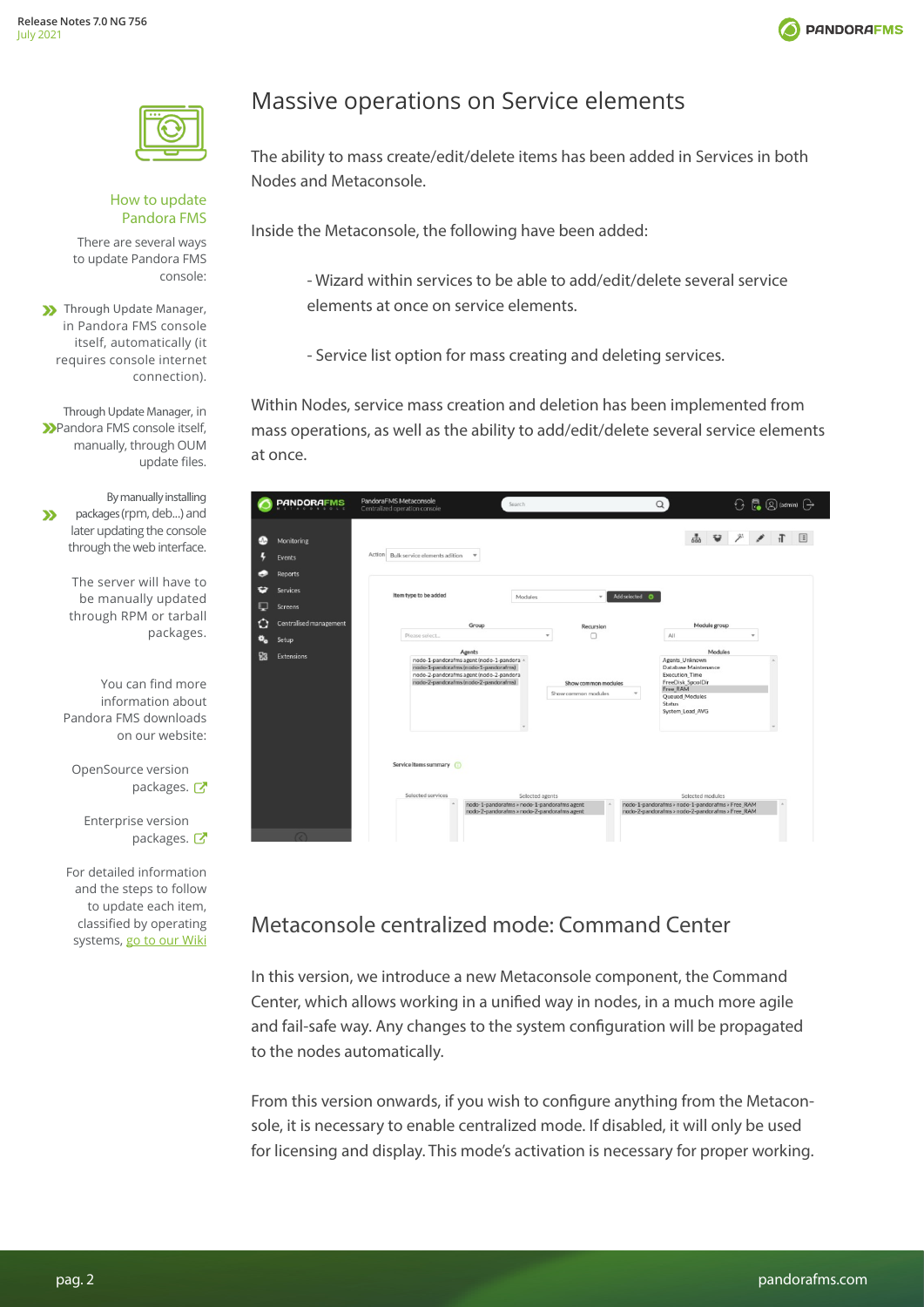

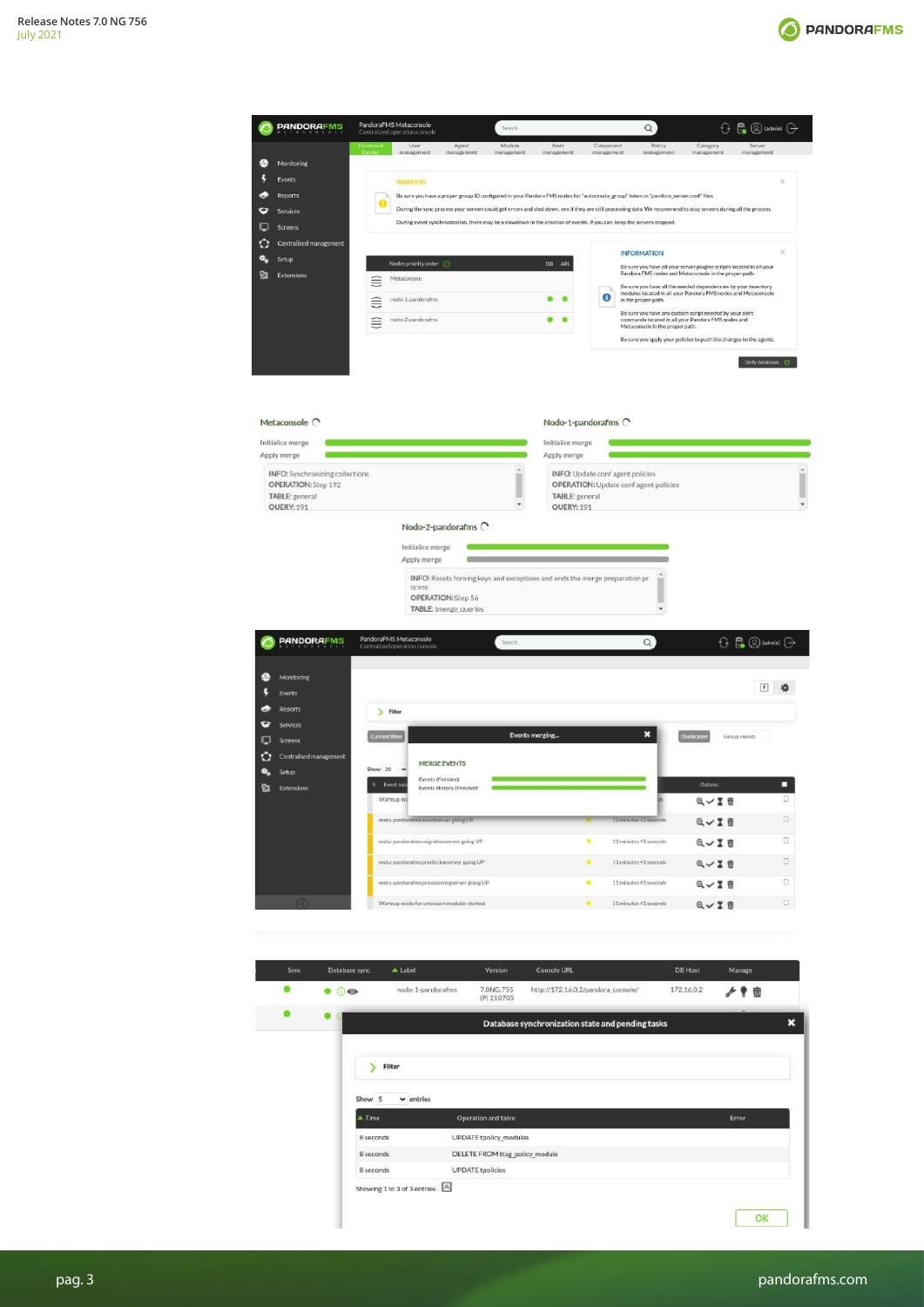

#### New Alert server

A new server has been added to Pandora FMS. The alert server will be in charge of processing and sending all the alerts, thus being able to free threads from the rest of the servers so as not to overload data processing while the alerts are launched in environments with many alerts. This server is optional and if it is not enabled, the alerts continue to work as before.

### **KNOWN CHANGES AND LIMITATIONS**

The use of the Metaconsole wizard will only be available when centralized mode is enabled.

### **FIXED VULNERABILITIES**

In this release, different entryways (CSRF, Clickjacking) to Pandora FMS code through the web browser in the following views have been solved:

| Case# | GitLab # | <b>Description</b>                                                                     |
|-------|----------|----------------------------------------------------------------------------------------|
| 11626 | 7390     | Fixed vulnerability when performing a forced password reset.                           |
| 11626 | 7389     | Fixed vulnerability when trying to access the event view directly and having to login. |
| N/A   | 7663     | Fixed server hash vulnerability in the database.                                       |
| N/A   | 7603     | Fixed vulnerability in file manager.                                                   |

### **FEATURE EXTINCTION**

With the new synchronization system in the Metaconsole (Command center), old manual synchronization tools have disappeared. The Command Center replaces them.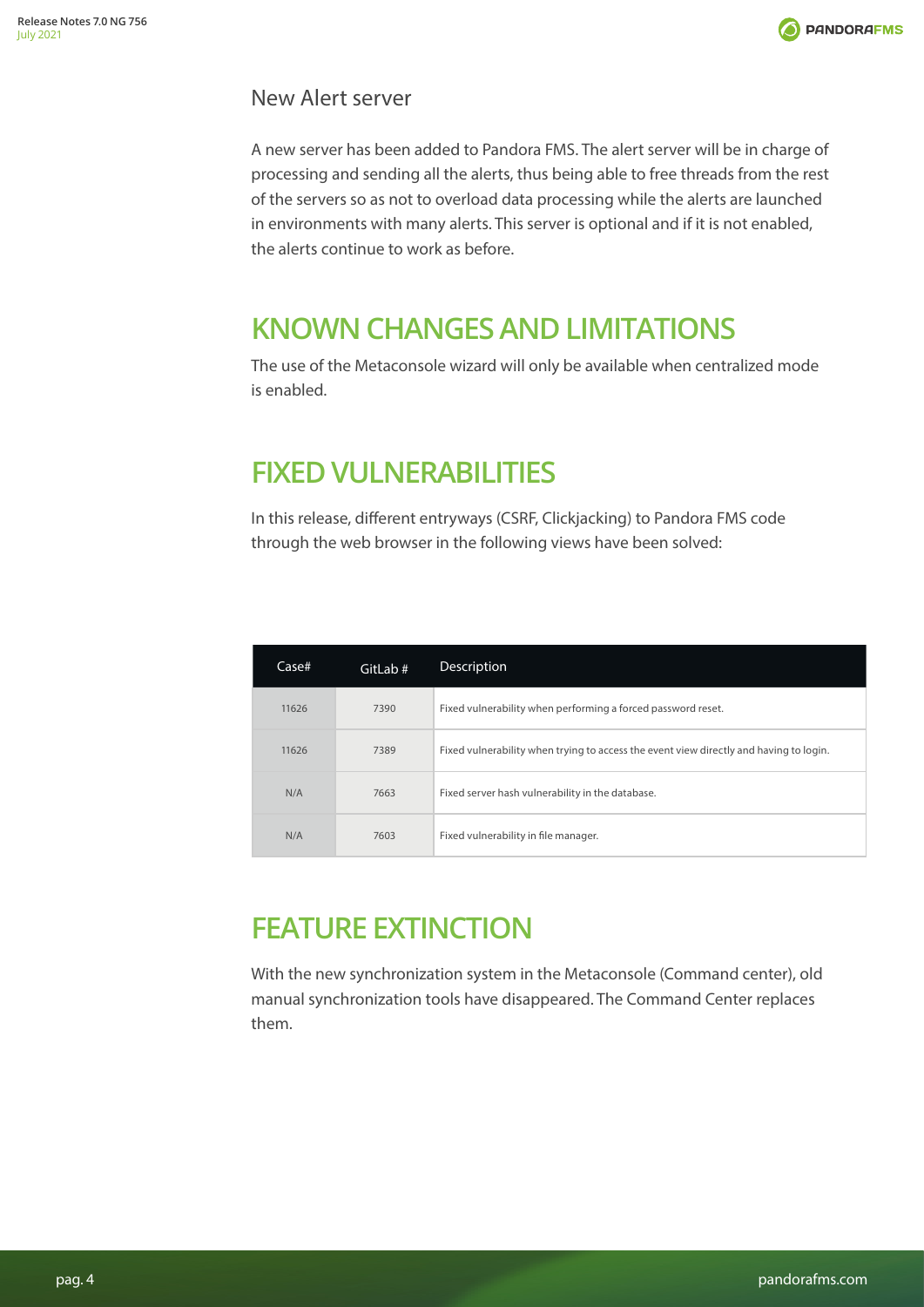

#### Special Update notes

### **SPECIAL UPDATE NOTES**

In centralized Metaconsole environments, it will be necessary, after updating, to perform a unification process through the Command Center to guarantee data integrity throughout the infrastructure.



Changes and improvements

## **CHANGES AND IMPROVEMENTS**

| Case# | GitLab# | Description                                                                                                                         |
|-------|---------|-------------------------------------------------------------------------------------------------------------------------------------|
| N/A   | 6963    | Improved performance of policy enforcement in Metaconsole environments with many<br>agents and multiple nodes.                      |
| N/A   | 7272    | Added new widget: Odometer for visual consoles                                                                                      |
| N/A   | 7143    | New automatic adjustment field for full screen in visual consoles.                                                                  |
| N/A   | 7494    | Fixed and improved synchronization between Metaconsole and Node to solve<br>desynchronization problems.                             |
| N/A   | 4759    | Added the possibility of communication from Pandora FMS server with Mysql through SSL<br>and certification.                         |
| 8865  | 4782    | Added the ability to register server plugins in Metaconsole.                                                                        |
| N/A   | 7038    | Added the possibility of introducing agent filtering through regexp in report generation<br>by template in console scheduled tasks. |
| N/A   | 6990    | Added the ability to make report copies.                                                                                            |
| N/A   | 7144    | Added token to be able to change the legend in the "event histogram" item in visual<br>consoles.                                    |
| N/A   | 6661    | Added the possibility to mass create/edit/delete Service items in both Node and<br>Metaconsole.                                     |
| N/A   | 7775    | Removed all reference to event alerts from the Metaconsole.                                                                         |
| N/A   | 7127    | Added alert server.                                                                                                                 |
| N/A   | 7772    | The Metaconsole wizards will not be able to be used if you do not have centralized mode<br>enabled.                                 |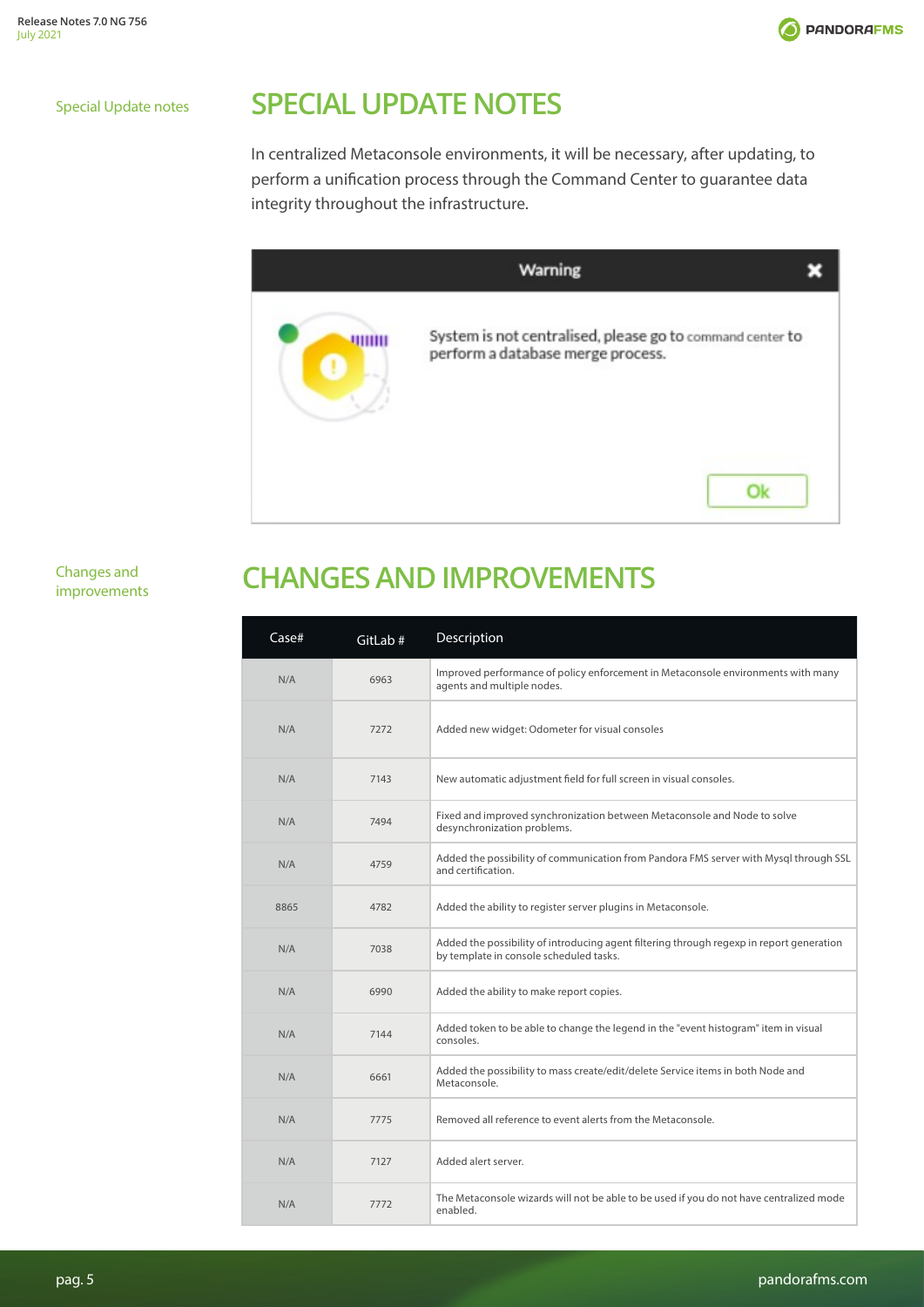

## **BUG FIXES**

| Case# | GitLab#   | Description                                                                                                                                                                     |
|-------|-----------|---------------------------------------------------------------------------------------------------------------------------------------------------------------------------------|
| N/A   | 7732      | Fixed the agent auto-discovery plugin error by which it retrieved information when the<br>service did not even exist.                                                           |
| N/A   | 7708      | Fixed collection replication bug from Metaconsole to node, when the latter has smaller<br>php permissions than those of the Metaconsole.                                        |
| N/A   | 7608      | Fixed the bug of not editing trap alerts in centralized environments, where the alert<br>parameters could not be configured.                                                    |
| N/A   | 7253      | Introduced the possible types of reports when sending via template by mail in scheduled<br>tasks.                                                                               |
| N/A   | 7734      | Fixed operator saving in alert correlation rules in the database.                                                                                                               |
| 12068 | 7707      | Fixed mismanagement of SNMP wizard with special characters in module names and<br>descriptions.                                                                                 |
| N/A   | 7673      | Fixed visual error in the mail forwarding test from console.                                                                                                                    |
| N/A   | 7655      | Fixed certain visual console items that could lead to its entire failure.                                                                                                       |
| 11985 | 7654/7637 | Fixed alert synchronization (templates, actions and commands) from Metaconsole to Node.                                                                                         |
| N/A   | 7644      | Modified element display in service maps when these are disabled.                                                                                                               |
| N/A   | 7639      | Fixed alert action renaming by which the same name of another existing action could be<br>set.                                                                                  |
| 11977 | 7635      | Fixed trap processing when having multi-threads where they could be processed in<br>parallel, giving an error when two consecutive threads from the same source arrived.        |
| N/A   | 7630      | Fixed visual error when editing report items.                                                                                                                                   |
| N/A   | 7629      | Fixed mass item deletion error in reports.                                                                                                                                      |
| 11955 | 7614      | Fixed policy synchronization in Metaconsole, where now if a node cannot be updated, its<br>changes stay unprocessed in Metaconsole, giving errors only in the Node that failed. |
| N/A   | 7610      | Fixed agent creation in Metaconsole where it did not display an error when not assigning<br>a group to it.                                                                      |
| 11930 | 7594      | Fixed the ACL Enterprise custom profile with shortcuts to a dashboard.                                                                                                          |
| 11910 | 7575      | Fixed massive operations on agents when centralized mode is enabled.                                                                                                            |
| 11881 | 7559      | Increased the number of _snmp_fx_ macros that can be used in trap alerts.                                                                                                       |
| 11820 | 7555      | Fixed the bug when choosing an event filter within a dashboard that was not applied<br>correctly.                                                                               |
| N/A   | 7553      | Fixed login error to administrator users through SAML.                                                                                                                          |
| 11889 | 7550      | Fixed the non-appearance of the node where to create a user if it has the token active in its<br>user configuration.                                                            |
| 11819 | 7547      | Fixed the filtering bug in the tree view within a dashboard.                                                                                                                    |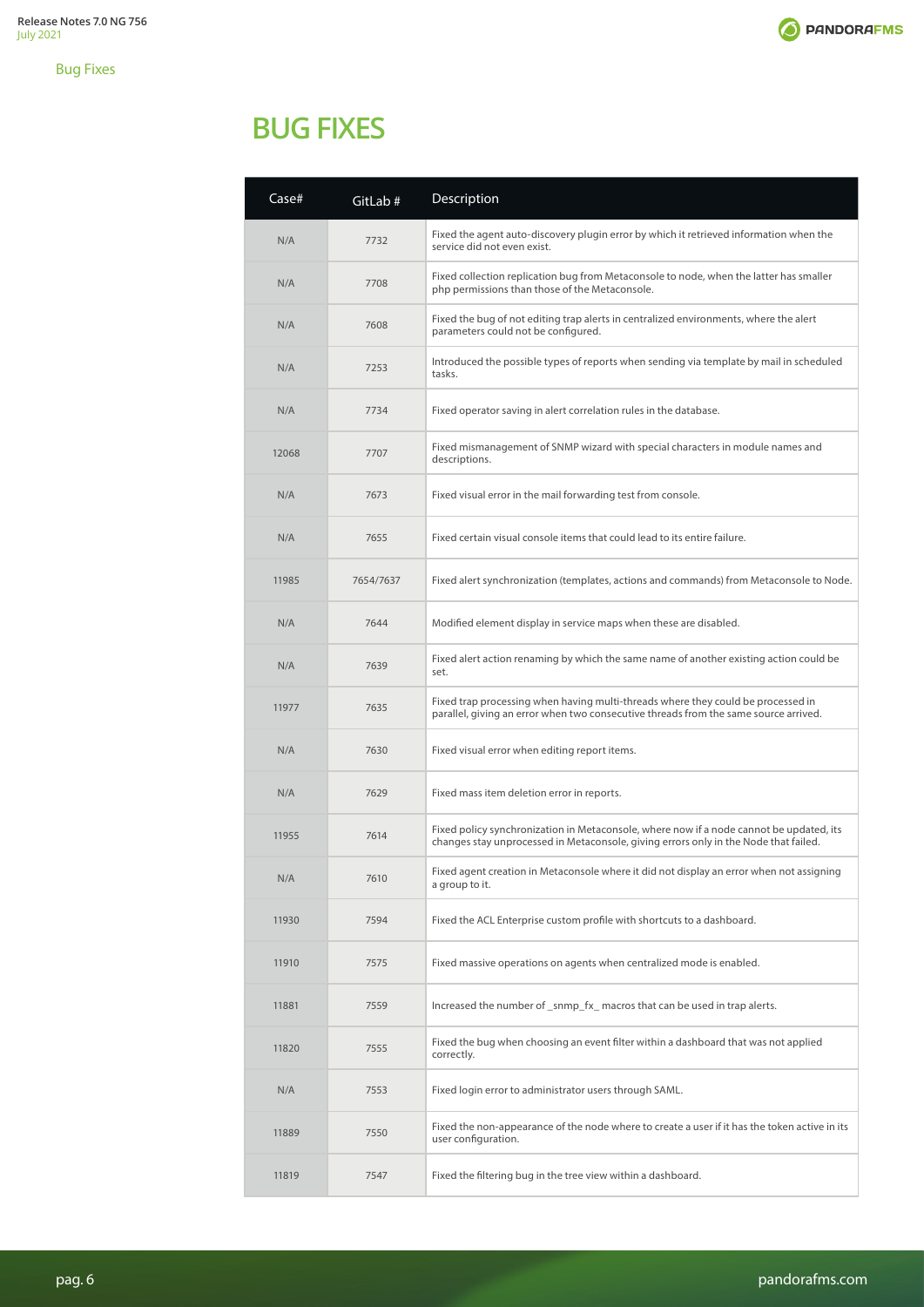#### Bug Fixes



| Case# | GitLab# | Description                                                                                                                              |
|-------|---------|------------------------------------------------------------------------------------------------------------------------------------------|
| 11821 | 7512    | Fixed error when renaming a service in Metaconsole which gave an error when trying.                                                      |
| N/A   | 7508    | Fixed the macro_timestamp_for alerting alerts about Unknown modules.                                                                     |
| 11819 | 7505    | Fixed the bug of the tree view in dashboards if you choose a group with children as a<br>group.                                          |
| N/A   | 7499    | Fixed the display of certain elements in the Metaconsole despite having the PM permission<br>on the user.                                |
| N/A   | 7488    | Modified the error when having the installer active when a config.php file already exists in<br>a Pandora FMS installation.              |
| N/A   | 7469    | Fixed not being able to stop transactions in transactional maps.                                                                         |
| 11723 | 7451    | Corrected wrong permission application in the files of a Metaconsole collection when<br>applying it to the Node.                         |
| N/A   | 7422    | Fixed the deletion of OS in Metaconsole whereby it was not deleted correctly in the Node<br>when synchronizing.                          |
| N/A   | 7421    | Fixed module group edition and deletion in Metaconsole whereby they were neither<br>edited nor deleted in Node.                          |
| N/A   | 7420    | Fixed tag deletion from the Metaconsole whereby they were not deleted correctly from the<br>Node when synchronizing.                     |
| N/A   | 7417    | Fixed plugin synchronization from Metaconsole to Node where it gave an error despite<br>doing it correctly.                              |
| N/A   | 7416    | Fixed Metaconsole local and remote component creation/editing/deletion in Metaconsole<br>and their subsequent synchronization.           |
| N/A   | 7415    | Fixed Metaconsole component group deletion and their subsequent synchronization.                                                         |
| N/A   | 7410    | Fixed web module creation with advanced parameters in Metaconsole.                                                                       |
| N/A   | 7409    | Fixed Metaconsole module creation where the list of components created did not appear.                                                   |
| N/A   | 7407    | Fixed Metaconsole agent creation when the label field in the node configuration does not<br>correspond to the name of the node's server. |
| N/A   | 7403    | Fixed agent and module macros for log correlation.                                                                                       |
| N/A   | 7286    | Deleted warning from pandora_server.error when having a web module with the<br>check_string parameter.                                   |
| 11643 | 7277    | Deleted error messages from agent log when not using omnishell.                                                                          |
| N/A   | 7244    | Fixed data display errors in network tools.                                                                                              |
| N/A   | 7230    | Fixed label application in policy modules from Metaconsole.                                                                              |
| N/A   | 7179    | Fixed call to update_agent through the CLI where it duplicated the agent's IP in certain<br>database tables.                             |
| N/A   | 7142    | Fixed editing buttons missing in a visual console if there is a serialized donut item.                                                   |
| N/A   | 7115    | Fixed visual bugs in the SNMP Interfaces Wizard.                                                                                         |
| 11092 | 6793    | Fixed tag deletion from Metaconsole.                                                                                                     |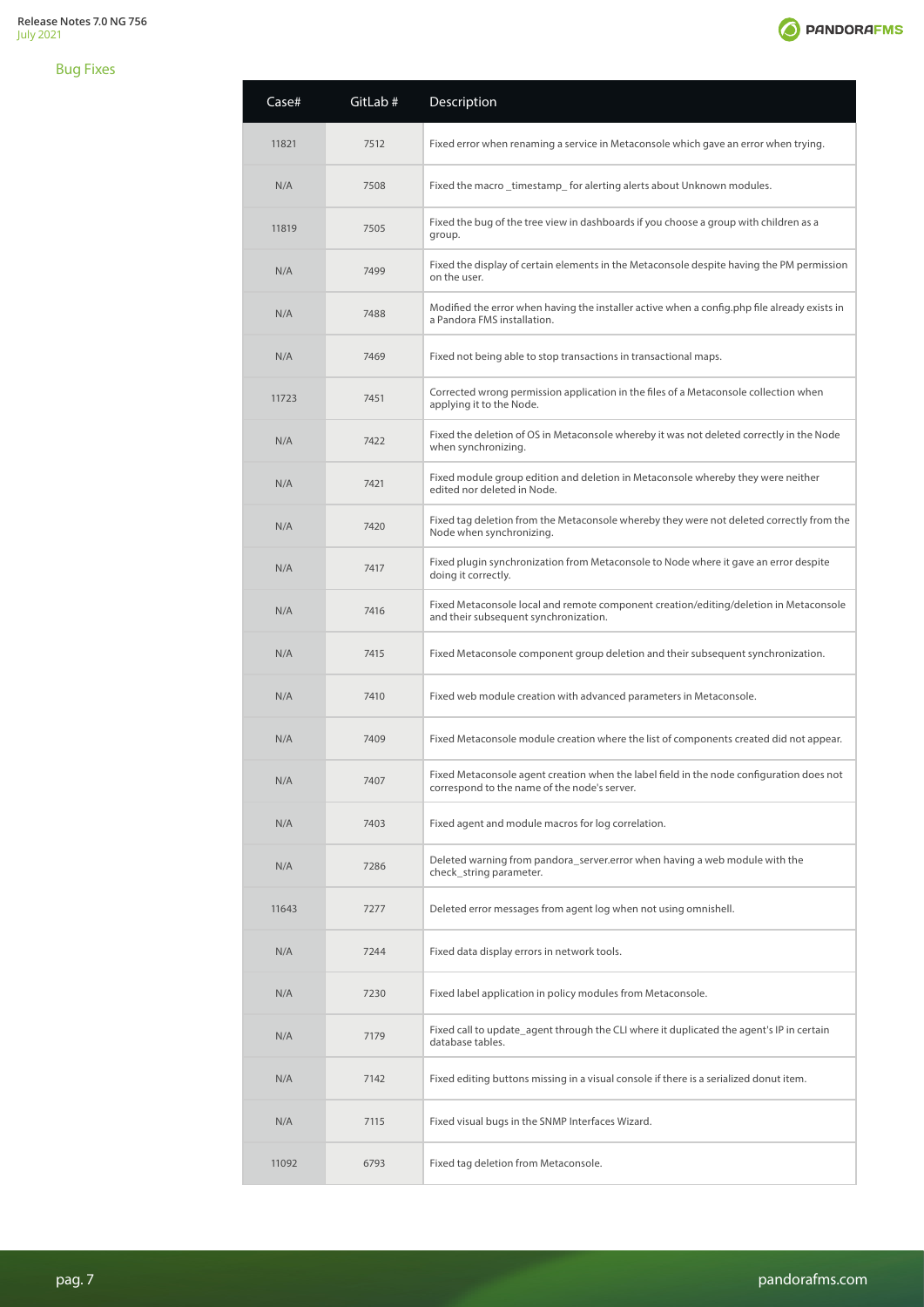#### Bug Fixes



| Case#       | GitLab# | Description                                                                                                                            |
|-------------|---------|----------------------------------------------------------------------------------------------------------------------------------------|
| 11056       | 6770    | Fixed the possibility of adding modules through the SNMP wizard of a policy on the node<br>despite having the centralized mode active. |
| N/A         | 6458    | Fixed profile synchronization in the Metaconsole.                                                                                      |
| 9207        | 5072    | Fixed creating/editing/deleting module groups from Metaconsole.                                                                        |
| N/A         | 7731    | Fixed minor visual bugs in agent view.                                                                                                 |
| N/A         | 7783    | Fixed blank text on login screen with Black Theme active.                                                                              |
| 12119       | 7762    | Fixed external tool feature "snmp interface status".                                                                                   |
| N/A         | 6964    | Fixed agent synchronization to Metaconsole when they were created by uploading by CSV.                                                 |
| 12209       | 7841    | Fixed warning inverse thresholds.                                                                                                      |
| 12182       | 7808    | Fixed promotion between master and slave servers when the master server fails.                                                         |
| N/A         | 7818    | Fixed alert action editing.                                                                                                            |
| N/A         | 7809    | Fixed subgroup deployment in tree view.                                                                                                |
| N/A         | 7820    | Modified tree view in Metaconsole by which the content was not displayed properly.                                                     |
| 12113       | 7798    | Fixed wrong saving in database with the LDAP option as authentication method.                                                          |
| 12132       | 7795    | Fixed console ralentizacion when the environment has no access to the Internet.                                                        |
| 12145/11876 | 7541    | Fixed sound alert error by which the fired when they should not.                                                                       |